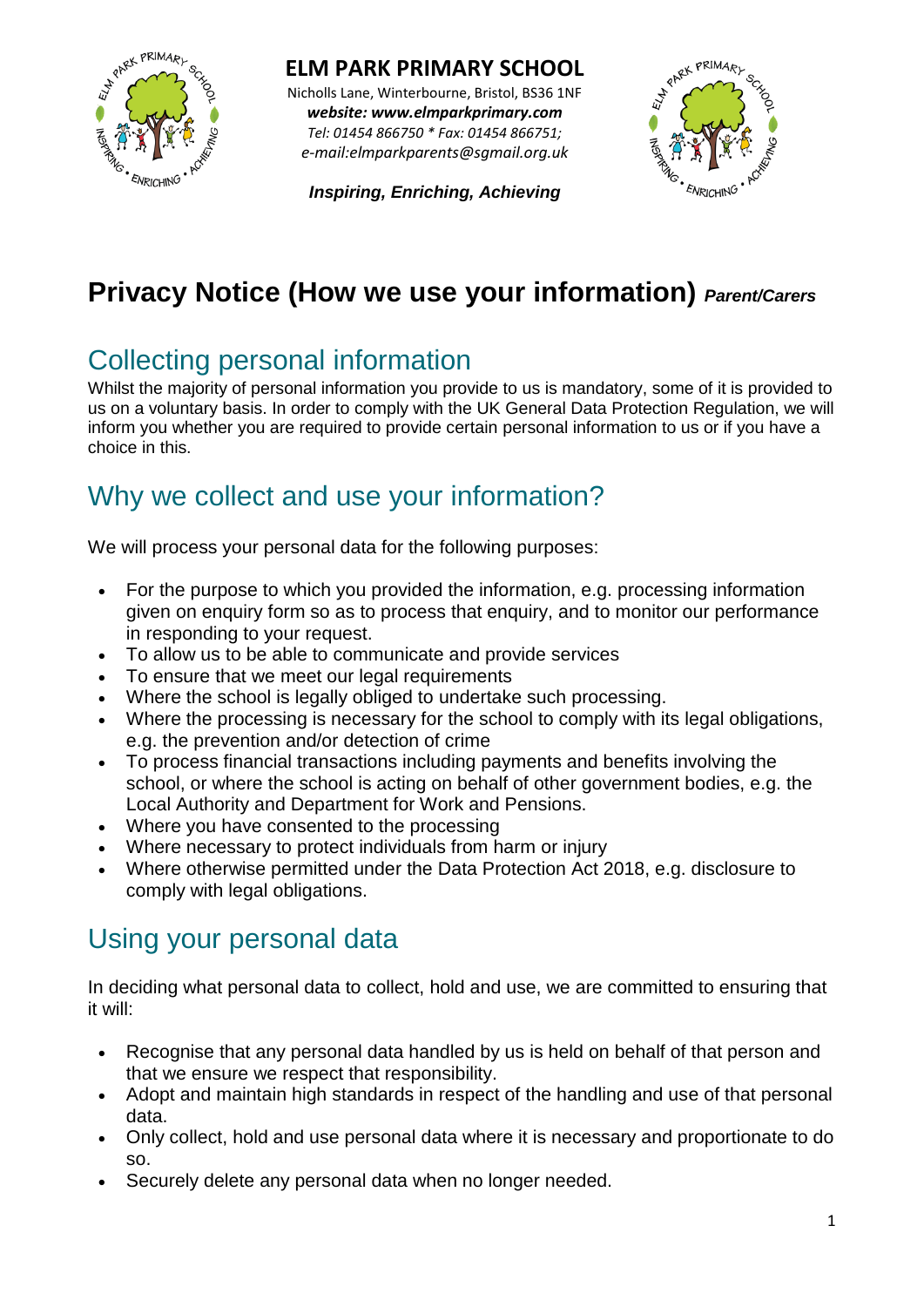- Keep your personal data secure and safe.
- Not unnecessarily and without good reason, infringe the privacy of individuals.
- Consider and address the privacy risks first when planning to use or hold personal information in new ways, such as when introducing new systems.
- Be open with individuals about how we use their information and who we give it to.
- Make it easy for individuals to access and correct their personal information.
- Ensure that there are effective safeguards and systems in place to make sure personal information is kept securely and does not fall into the wrong hands.
- Provide training to staff who handle personal information and treat it as a disciplinary matter if they misuse or don't look after personal information properly.

The school may disclose personal data to third parties, but only where it is necessary, either to comply with a legal obligation, or where permitted under the Data Protection Act, e.g. where the disclosure is necessary for the purposes of the prevention and/or detection of crime, or where it is necessary to allow a third party working for or on behalf of the school.

We will ensure that any personal data in our care will be kept safe and that where your information is disclosed to a third party, we will seek to ensure that the third party has sufficient systems and procedures in place to prevent the loss of personal data.

Where we seek to disclose sensitive personal data, such as medical details, to third parties, we will do so only with your prior consent or where we are legally required to do so.

We will process your personal data for the above purposes for no longer than necessary. Full details of our retention schedule is available from the school office.

# Your Rights

Your rights are set out in in Articles 13 to 22 of the UK General Data Protection Regulation (UKGDPR) and include:

- The right to access your personal information, to request rectification or erasure of certain personal information and to object to processing in certain circumstances.
- The right to withdraw any consent you may have given to process your personal information.
- The right to complain to the Information Commissioner if you feel we are processing your personal information unlawfully.
- The right to restrict processing activity in certain circumstances.
- The right to object to certain types of processing activity.

While the school tries to ensure that any personal data it holds about you is correct, there may be situations where the information it holds is no longer accurate. If you find that this is the case, please contact [elmparkparents@sgmail.org.uk](mailto:elmparkparents@sgmail.org.uk) so that any errors can be investigated and corrected, or your details updated.

You have the right to request that the school cease processing your personal data in relation to any of our services. Where possible, the school will seek to comply with your request; however, ceasing to process your information may cause delays or hinder the school's ability to provide services to you. There may be some situations where it will not be able to do this, e.g. where the school is required to hold or process information to comply with a legal requirement or obligation.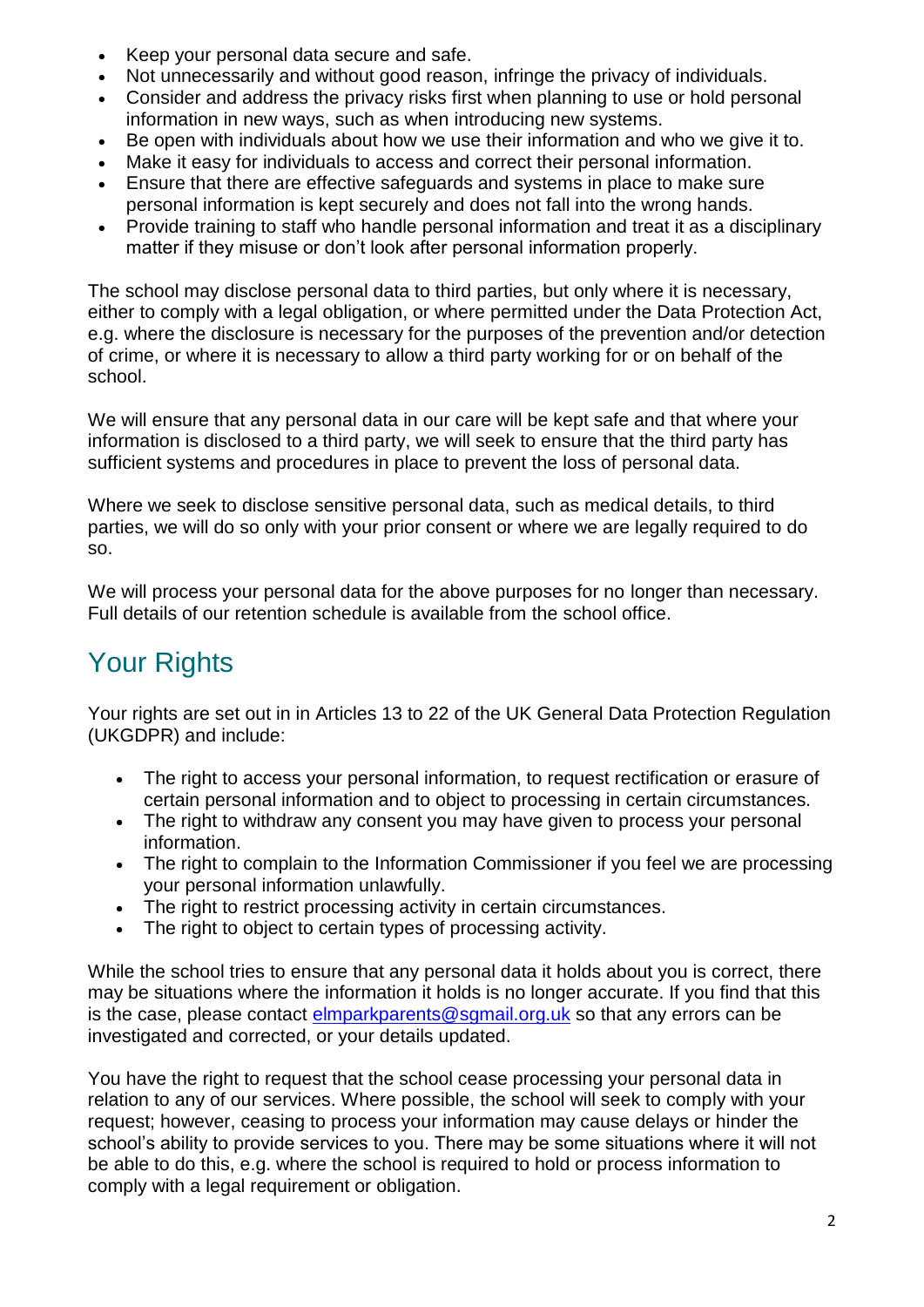The school will not use your personal data for third party marketing purposes without your prior express consent.

The school will not sell or rent your personally identifiable information to anyone, or use the data for any other purpose incompatible with the purpose for which it was originally collected.

The school will not pass any personal data on to third parties, other than those who either process information on our behalf or because of a legal requirement, and it will only do so, where possible, after we have ensured that sufficient steps have been taken to protect the personal data by the recipient. We will only send personally identifiable information about you to other companies when we have your consent, or have a legal reason to do so. We will only hold your information for as long as necessary for these purposes.

If you have a concern about the way we are collecting or using your personal data, you should raise your concern with us in the first instance or directly to the Information Commissioner's Office at<https://ico.org.uk/concerns/>

You are also legally entitled to request access to any personal information held by us about you and/or your child by making a Subject Access Request under Article 15 of the General Data Protection Regulation. Please note you can only obtain information which is about yourself (or your child/ren if under the age of 13, after which they may have capacity to apply in their own right). Again, we will seek to comply with your request but there may be some situations where it may not be able to do this in full, e.g. where information held was given in confidence, and to do so will disclose the source, contrary to a third party's privacy rights.

If you wish to make any such application, please write to: Elm Park Primary School, Nicholls Lane, Winterbourne BS36 1NF. [elmparkparents@sgmail.org.uk](mailto:elmparkparents@sgmail.org.uk)

Please be as specific as you can about the information you seek as this helps us to find it as quickly as possible.

Before providing you with your personal information, we will need to see evidence to confirm your identity (this can be by scan or photocopy of a passport or driving licence or birth certificate) and address (similarly by scan/copy of a utility bill or official letter header). Your identity evidence will not be retained after it has been examined.

If you are seeking information from your child(ren)'s records, in addition we will need to see something to prove parental responsibility such as copies of the child(ren)'s birth certificates.

#### Google Analytics

We use Google Analytics (GA) to collect statistical data about our visitors and how they use our site so that we can improve our website. The GA cookies collect information including the number of visitors to the site, where visitors have come to the site from and the pages they visited.

We collect this information in a way that does not identify you and the data is not shared with anybody else.